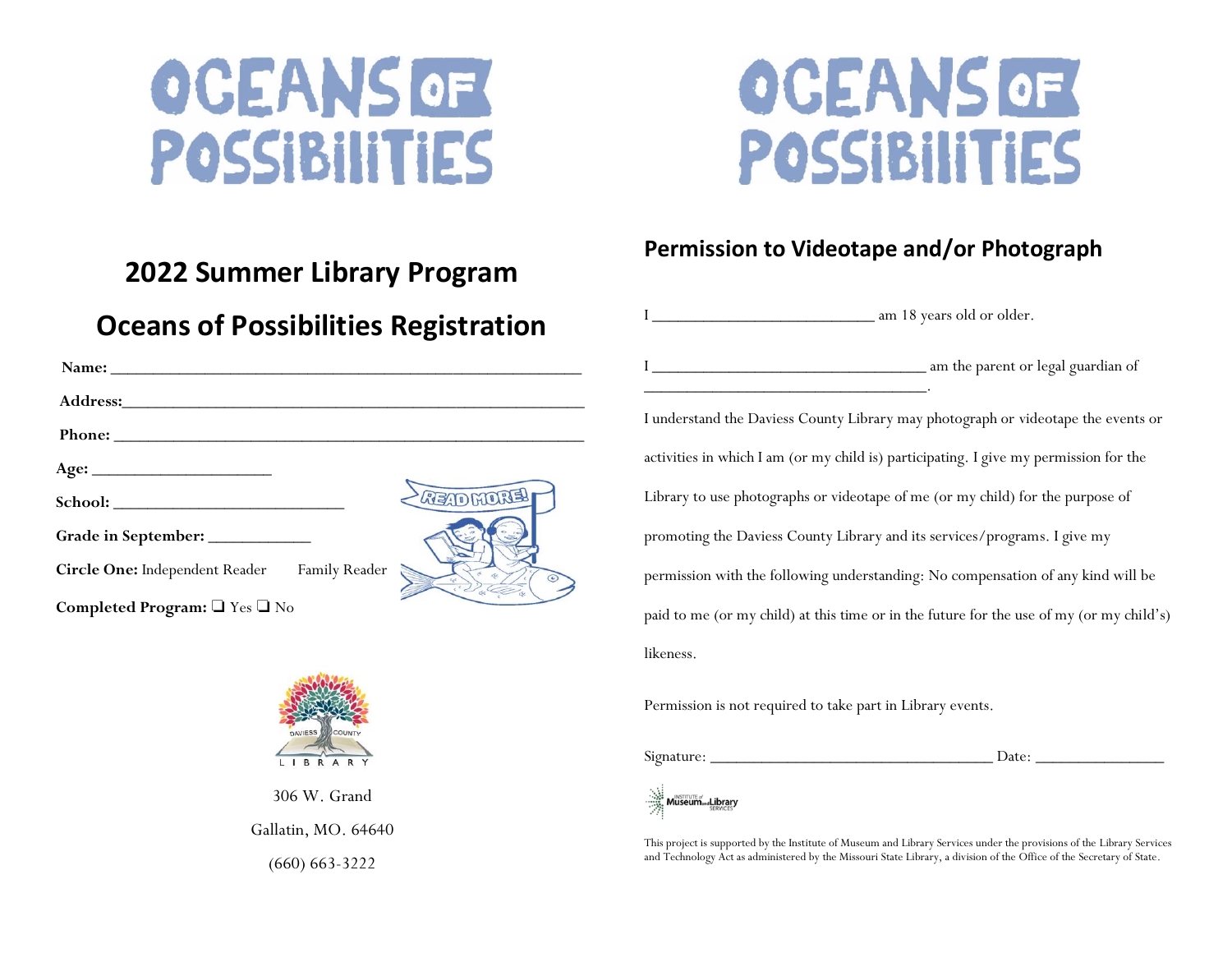

306 W. Grand, Gallatin, MO 64640

#### (660) 663-3222

### **OCEANS OF POSSIBILITIES**

#### HOW DO I PARTICIPATE?

- Fill out registration form, bring to library and get a bag of goodies! Starting May 24<sup>th</sup>!!!!
- Set your reading goal for the summer.
- Check out books.
- Read and  $log$  books/minutes.
- Attend programs.
- Come to the end of summer celebration for prize drawings and ice cream!
- **HAVE FUN!!!**
- *Each program attended gets your name entered for the prize drawings. The more you participate, the more entries!*
- *Return reading logs to library by August 13th to enter prize drawings.*

### **MUSEUM**<sub>and</sub>Library

This project is supported by the Institute of Museum and Library Services under the provisions of the Library Services and Technology Act as administered by the Missouri State Library, a division of the Office of the Secretary of State.

## **OCEANS OF** POSSIBILITIES

#### DATES TO REMEMBER!

- **Tues. May 24th:** Summer Reading Program Registration begins.
- **Tues. June 7th:** The Library Pirate will be @ DCL **Tues. June 7th:** The Library Pirate will be @ DCL 10 am and 12:30 pm. 10 am and 12:30 pm.
- **Tues. June 14th:** Petting zoo @ the DCL with the **Tues. June 14th:** Petting zoo @ the DCL with the Gallatin FFA. 10am-noon Gallatin FFA. 10am-noon
- **Tues. June 21st:** Full S.T.E.A.M. ahead @ the **Tues. June 21st:** Full S.T.E.A.M. ahead @ the Library. 10am Library. 10am
- **WED. June 29<sup>th</sup>:** Up Up and Away Balloon Artist  $@$ the Winston park. 10am the Winston park. 10am
- **Thur. June 30th:** Missouri Department of **Thur. June 30th:** Missouri Department of Conservation @ the Library, 10 am Conservation @ the Library, 10 am
	- **Saturday, August 13th:** Prize Drawings and End of Program Ice Cream Party!! Noon @ DCL
- **Every Thursday in JUNE:** BINGO @ Library at 10am
- **Every Friday:** Story time at the castle  $\omega$  Library at 10am